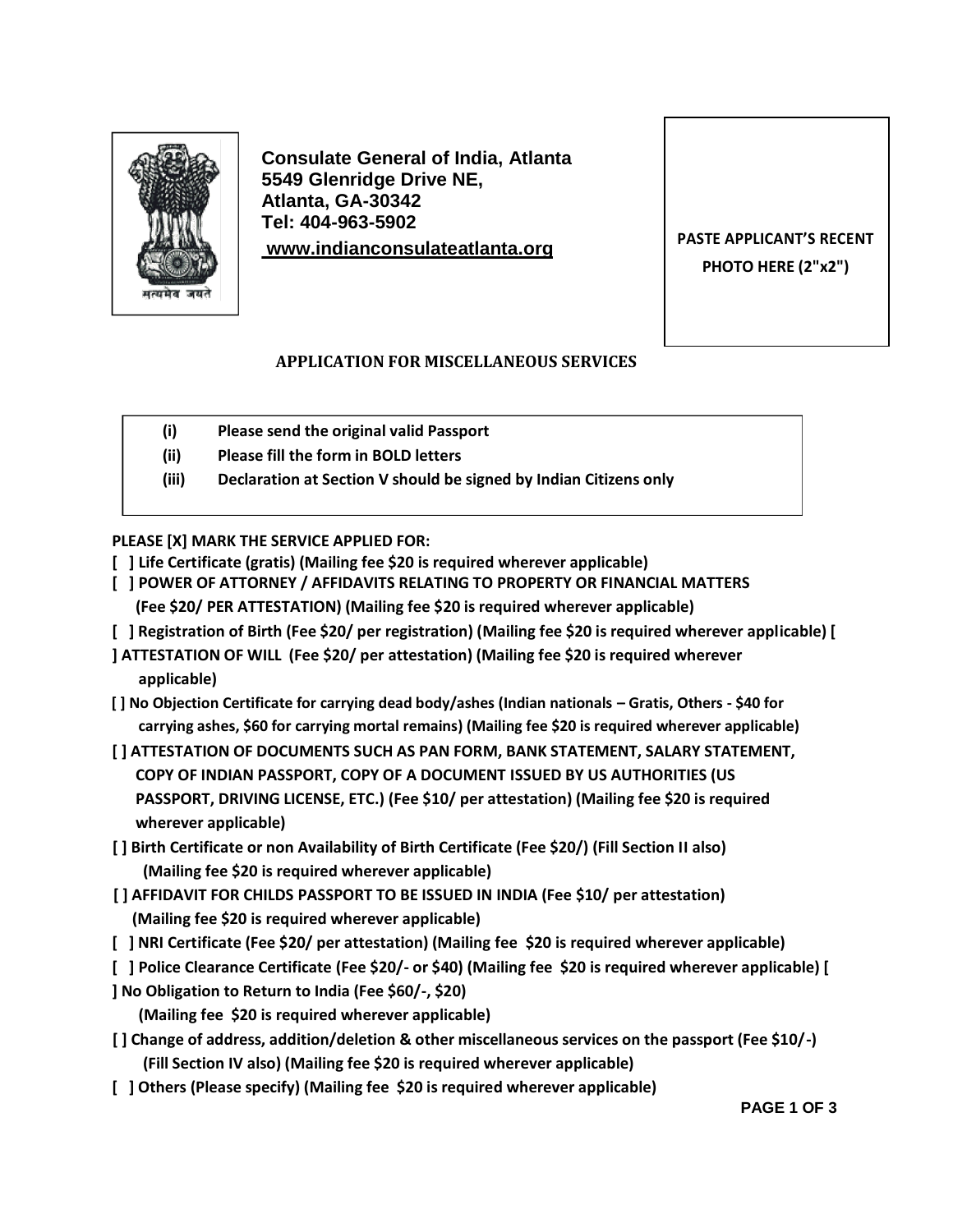| <b>1. APPLICANT'S NAME AS IN PASSPORT</b>                    | (Surname / Last Name) (Middle Name)                                                                                                                                                                                                  | (Given / First Name) |
|--------------------------------------------------------------|--------------------------------------------------------------------------------------------------------------------------------------------------------------------------------------------------------------------------------------|----------------------|
|                                                              |                                                                                                                                                                                                                                      |                      |
|                                                              | 2. FULL NAME OF FATHER <b>And Account of the Contract of Account Contract Contract of Account Contract Contract Contract Of Account Contract Contract Of Account Contract Contract Of Account Contract Contract Of Account Contr</b> |                      |
|                                                              |                                                                                                                                                                                                                                      |                      |
|                                                              |                                                                                                                                                                                                                                      |                      |
|                                                              |                                                                                                                                                                                                                                      |                      |
|                                                              |                                                                                                                                                                                                                                      |                      |
| 7. PERMANENTADDRESS IN INDIA                                 |                                                                                                                                                                                                                                      |                      |
|                                                              |                                                                                                                                                                                                                                      |                      |
| <b>8. ADDRESS IN USA</b>                                     |                                                                                                                                                                                                                                      |                      |
|                                                              |                                                                                                                                                                                                                                      |                      |
| <b>9. PROFESSION &amp; BUSINESS ADDRESS</b>                  |                                                                                                                                                                                                                                      |                      |
|                                                              |                                                                                                                                                                                                                                      |                      |
|                                                              |                                                                                                                                                                                                                                      |                      |
|                                                              |                                                                                                                                                                                                                                      |                      |
|                                                              |                                                                                                                                                                                                                                      |                      |
| <b>12. DATE OF EXPIRY</b>                                    |                                                                                                                                                                                                                                      |                      |
| <b>PLACE</b>                                                 | <b>DATE</b>                                                                                                                                                                                                                          | <b>SIGNATURE</b>     |
| <b>MODE OF PAYMENT:</b><br><b>General of India, Atlanta"</b> | (I) CASHIERS CHECK OR MONEYORDER DRAWN IN FAVOR OF "Consulate<br>(II) CASH IS ACCEPTED ONLY AT THE CONSULAR SECTION COUNTER.<br>(III) PERSONAL CHECKS/ CREDIT CARDS ARE NOT ACCEPTED                                                 |                      |

**PAGE 2 OF 3**